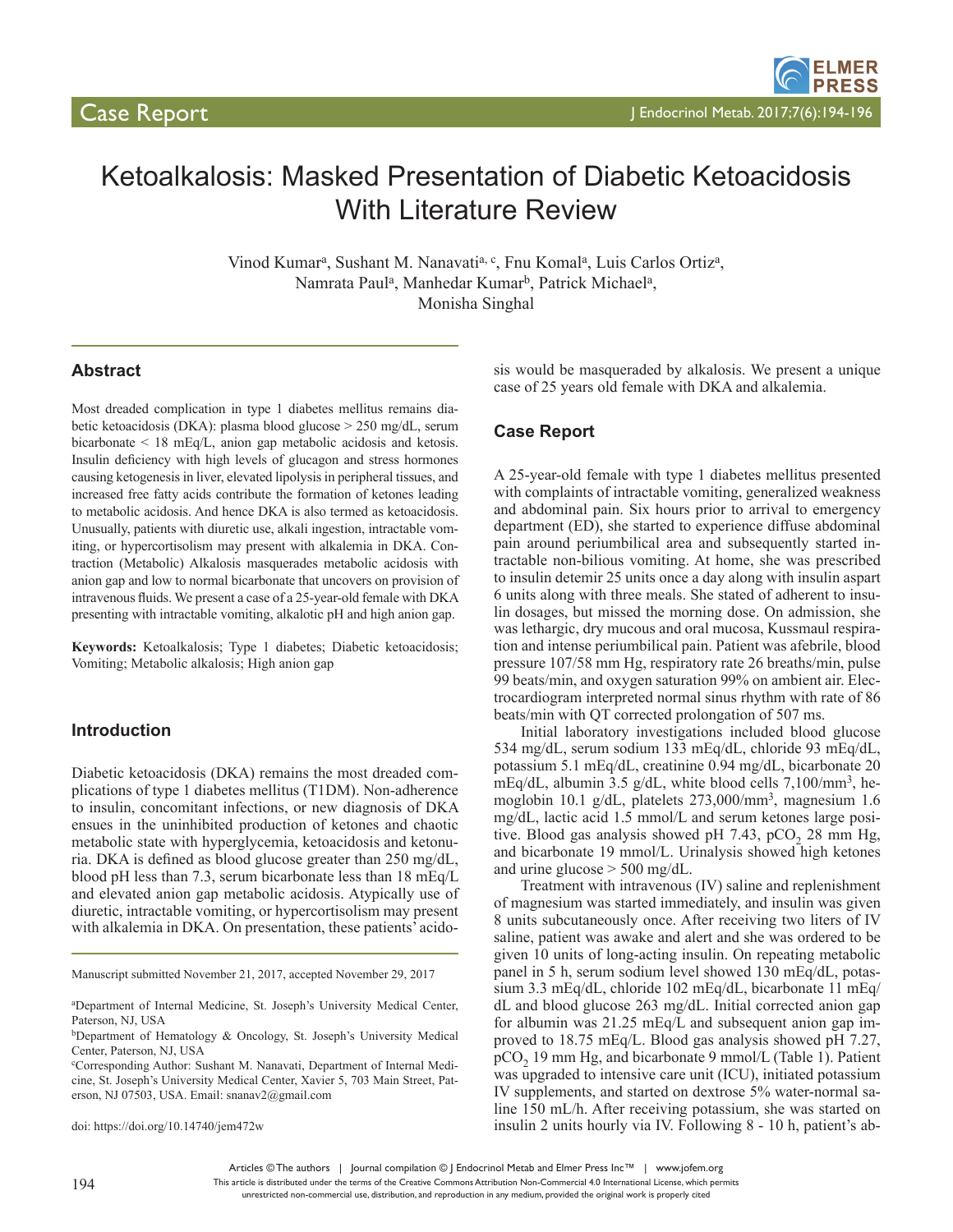|                                          | A: at the time of admission | <b>B: after IV fluids resuscitation</b> |
|------------------------------------------|-----------------------------|-----------------------------------------|
| Arterial pH $(7.37 - 7.45)$ on blood gas | 7.43                        | 7.27                                    |
| PaCO <sub>2</sub> (mm Hg) on blood gas   | 28                          | 19                                      |
| Bicarbonate (mmol/L)                     | 19                          | 9                                       |
| Sodium $(mEq/L)$                         | 133                         | 130                                     |
| Potassium (mEq/L)                        | 5.1                         | 3.3                                     |
| Chloride $(mEq/L)$                       | 93                          | 102                                     |
| Bicarbonate (mEq/L)                      | 20                          | 11                                      |
| Blood urea nitrogen (mg/dL)              | 23                          | 23                                      |
| Creatinine (mg/dL)                       | 0.94                        | 0.83                                    |
| Glucose (mg/dL)                          | 534                         | 263                                     |
| Corrected anion gap                      | 21.25                       | 18.75                                   |
| Albumin $(g/dL)$                         | 3.5                         | 3.3                                     |

**Table 1.** Laboratory Investigations at the Time of Admission and After IV Fluids Resuscitation

Showing point A: hyperglycemia with blood sugar of 534, corrected AG of 21, alkalemic pH and bicarbonate of 20. Point B shows improvement in anion gap and blood sugar after administration of IV fluids; however, we can clearly see pH becomes more acidotic and patient develops more severe metabolic acidosis meeting all four criteria for the diagnosis of DKA.

dominal pain was resolving, no episodes of emesis, attentive and urged to eat. Her blood glucose was 198 mg/dL, received 12 units of long acting insulin and IV insulin was discontinued after 1 h. Order for short-acting insulin 10 units with meal was placed as she tolerated diet. Subsequently, she was transferred to medical floor once deemed stable. After course of 36 h, she was discharged with long acting insulin 16 units twice daily along with 8 units with meals.

# **Discussion**

DKA provoked by the lack of insulin and uninhibited levels of glucagon causes ketogenesis in the liver. This further leads to lipolysis in the peripheral tissues leading to production of free fatty acids and formation of ketone bodies, such as 3-hydroxybutyrate and acetoacetic acid, conjuring acidic pH [1].

Previously there have been publications reporting prevalence of combined acid-base disorders in DKA as high as 47.5%, and of which, most common was metabolic alkalosis [2].

In patients presenting with DKA, they commonly present with profuse vomiting. Intractable vomiting in these patients causes development of fluid volume contraction alkalosis. Vomiting causes chloride depletion that indirectly stimulates bicarbonate resorption and decreasing secretion in the collecting ducts of the kidneys. Additionally, it causes excretion of potassium in the kidneys eliciting the activation of the reninaldosterone axis resulting in bicarbonate reabsorption [1, 2]. With volume depletion, resulting hyperaldosteronism induces exchange of sodium ions for potassium ions or hydrogen ions. This chaotic metabolic interplay results in state of alkalemia. In case series by Svart et al, they observed six patients with diabetic ketoalkalosis; all six patients had commonly associated symptoms of severe nausea and vomiting [3]. There is also evidence that patients having autonomic neuropathy such as gastroparesis due to poorly controlled diabetes, usually present with recurrent vomiting [4].

High anion gap, usually seen in DKA, is associated with an increase by the addition of new anions, such as lactic acid. In our case, patient had a high anion gap with normal lactate and marked alkalosis.

Treatment of diabetic ketoalkalosis does not differ from the conventional management of DKA. These patients should be treated with aggressive IV fluids, electrolytes supplementation (especially potassium), and hourly IV insulin. Administration of IV fluids remains of utmost priority with timely replenishment of electrolytes. In case reported by Jerrard et al, adding potassium to an IV saline solution aid in quickly reversing the alkalotic state [5].

This case illustrates patients in DKA may present with severe dehydration from vomiting leading coexistence of multiple metabolic derangement, systematic blood gas analysis, and normal or high pH. We hope our case helps to improve index of suspicion with prompt diagnosis and medical treatment in DKA.

## **Acknowledgments**

We would express deep gratitude to Dr. Chandra Chandran and Dr. Gibiezaite for their expert advice and encouragement.

# **Conflict of Interest**

There is no conflict of interest to be disclosed for any authors of this paper.

## **References**

1. Kamel KS, Halperin ML. Acid-base problems in diabetic